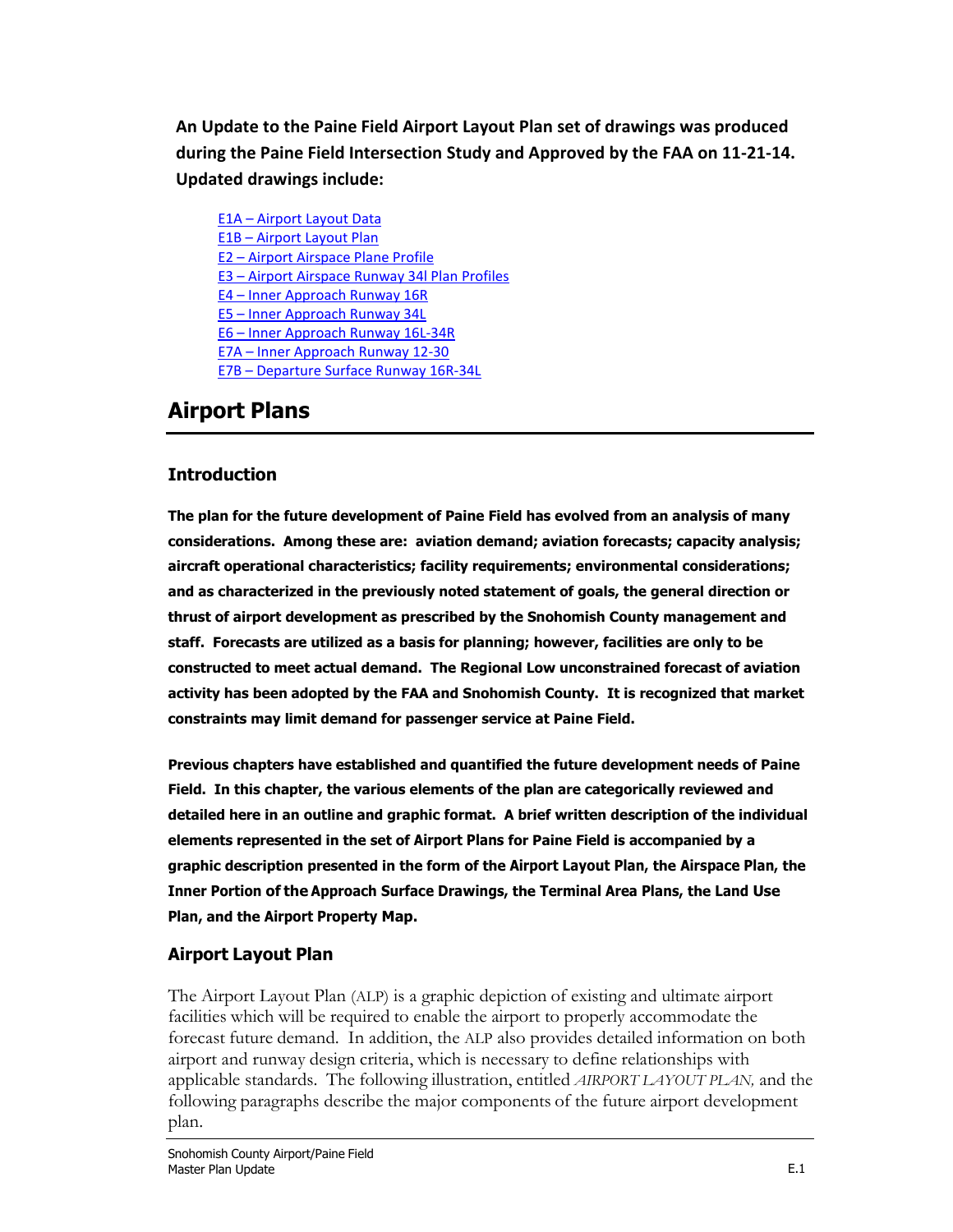# Runway System

The airport's basic runway configuration will be retained. The airport's primary north/south runway, Runway 16R/34L, will remain at its existing length and width  $(9,010)$ <sup>o</sup> x 150<sup>o</sup>). The secondary parallel runway (Runway 16L/34R) will also remain at its existing length and width  $(3,000 \times 75)$ . The crosswind runway (Runway 11/29), also programmed to be retained, has an existing length and width of 4,504' x 75', with a displacement of 799' of the northwest threshold.

Another important consideration related to runway development at Paine Field is the existing and planned instrument approach system.

- Runway 16R currently has CAT I ILS precision approach  $(200'$  ceiling and  $\frac{1}{2}$  mile visibility minimums) capabilities that will be maintained, as well as NDB and GPS nonprecision approach capabilities. The current instrument approach capabilities will be supplemented with precision GPS capabilities when available, and in the long-term very low minimum instrument approach capabilities (CAT II) are programmed for Runway 16R.
- Runway 34L currently has non-precision approach capabilities with  $\frac{3}{4}$  mile visibility minimums. However, it is anticipated that a precision approach with CAT I capabilities (200' ceiling and  $\frac{1}{2}$  mile visibility minimums) will eventually be established.
- Runways 16L/34R and 11/29 have visual approach capabilities that will continue to be maintained.

**Land Acquisition.** In association with the ability to accommodate additional landside facilities, three parcels of land are recommended for acquisition. The first is a 7.5-acre tract east of the Snohomish County Public Works Department and south of 100<sup>th</sup> St. S.W. The second is a 1-acre tract south of the IAC facility and north of the YMCA, north of 112th St. S.W. This purchase area encompasses the property surrounding the existing air guard facilities. The third parcel is a 3.2-acre tract between Beverly Park Road and 27th Ave W., just east of the 34R RPZ.

The airport should control the height of objects and land use within the RPZ areas. With regard to the future RPZ associated with improved approach capabilities to Runway 34L, this can be accomplished through acquisition of easements; however, the FAA recommends fee simple ownership.

**Runway Approach Instrumentation and Lighting.** In the short-term, the existing instrument approach capabilities to Runway 16R are to be maintained with the existing approach lighting system and ground based NAVAID system. In the long-term, if CAT II approach capabilities are accommodated, the approach lighting system associated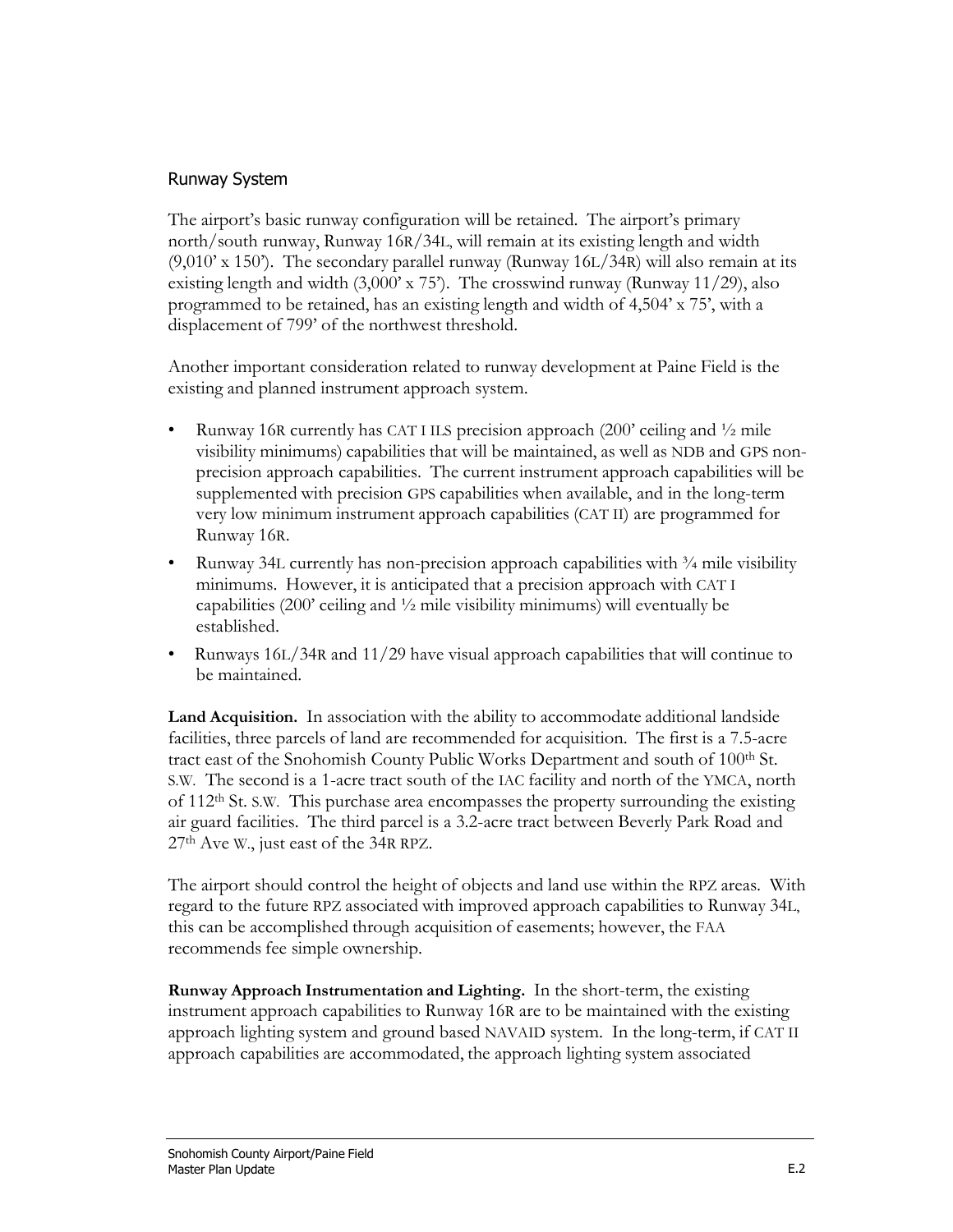Figure E1A & E1B [CLICK](http://www.painefield.com/DocumentCenter/View/466) TO VIEW **[AIRPORT LAYOUT DATA](http://painefield.com/DocumentCenter/View/638) [AIRPORT](http://www.painefield.com/DocumentCenter/View/466) LAYOUT PLAN** (File Size Approximately 5,895 KB)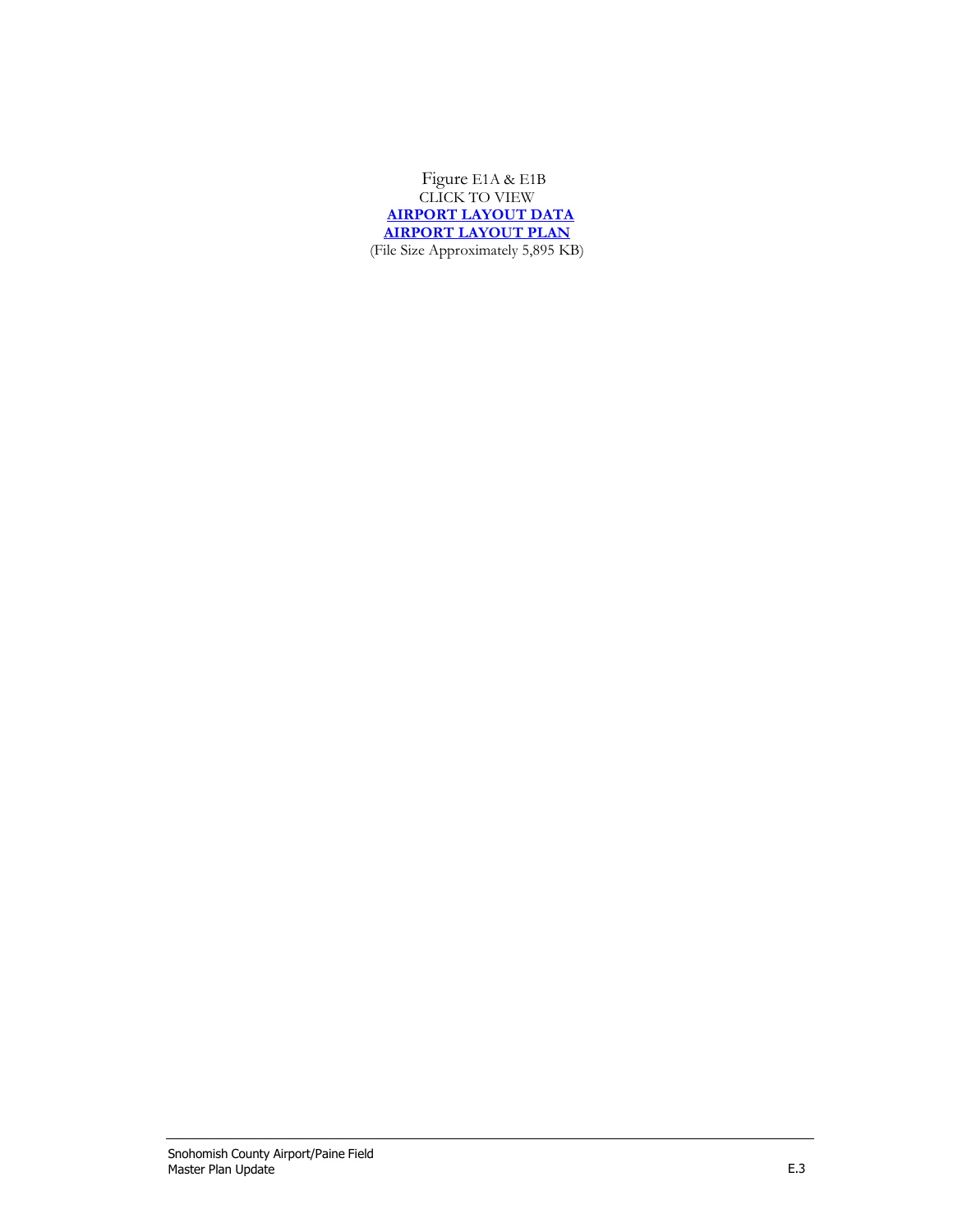with Runway 16R will be improved with an Approach Lighting System with Sequenced Flashers - 2 (ALSF -2), replacing the existing Medium Intensity Approach Lighting System with Runway Alignment Indicator Lights (MALSR), along with the addition of touchdown zone lights, and a runway visual range (RVR) system. The existing Centerline Lights serving Runway 16R and the High Intensity Runway Light (HIRL) edge lighting serving Runway 16R/34L will be maintained.

Also in the long-term, GPS or ground-based instrument approach capabilities will be improved to provide precision instrument approach procedures to Runway 34L. The Medium Intensity Approach Lighting with Sequential Flashers (MALSF), currently in place for Runway 34L, are programmed to be upgraded to MALSR to coincide with the implementation of the precision instrument approach.

The visual approaches serving Runways 16L/34R and 11/29 will be maintained, along with the Medium Intensity Runway Lights (MIRL) serving these runways. The Visual Approach Slope Indicator (VASI) lights serving Runway 11/29 are recommended to be replaced with Precision Approach Path Indicators (PAPIs). Runway End Indicator Lights (REILs) currently exist on Runway 16L/34R and are programmed for Runway 11/29.

# Taxiway System

The parallel taxiway systems serving all runways meet FAA standards for separation between runway centerline and taxiway centerline. A new parallel taxiway system (Taxiway W) on the southwest side of Runway 11/29 is programmed to connect Taxilane H with Taxilane E. In addition, several new exit/access taxiways are proposed for the main runway. On the west side of the main runway, Taxiways K-1 and K-3 are programmed. On the east side of the main runway, a new exit taxiway will be built between existing Taxiways A-2 and A-3.

# Landside Development

As discussed in the previous chapter, *CONCEPTS, ALTERNATIVES AND DEVELOPMENT PLAN,* and as illustrated on the previously presented *AIRPORT LAYOUT PLAN*, areas for landside facilities are also allocated. For the purposes of the Master Plan Update, and to coincide with FAA planning terminology, landside facilities include aircraft storage aprons, hangars, industrial aviation facilities, terminal facilities, aviation maintenance facilities, automobile access and parking, support facilities, etc. Detailed descriptions of the landside development areas are provided in the *Area Plans* section of this chapter. As provided on the Airport Layout Plan, proposed landside development includes:

**Central, Terminal, and North Ramps**. This area is located between the parallel runways north of Runway 11/29. Because the area has excellent airside and landside access,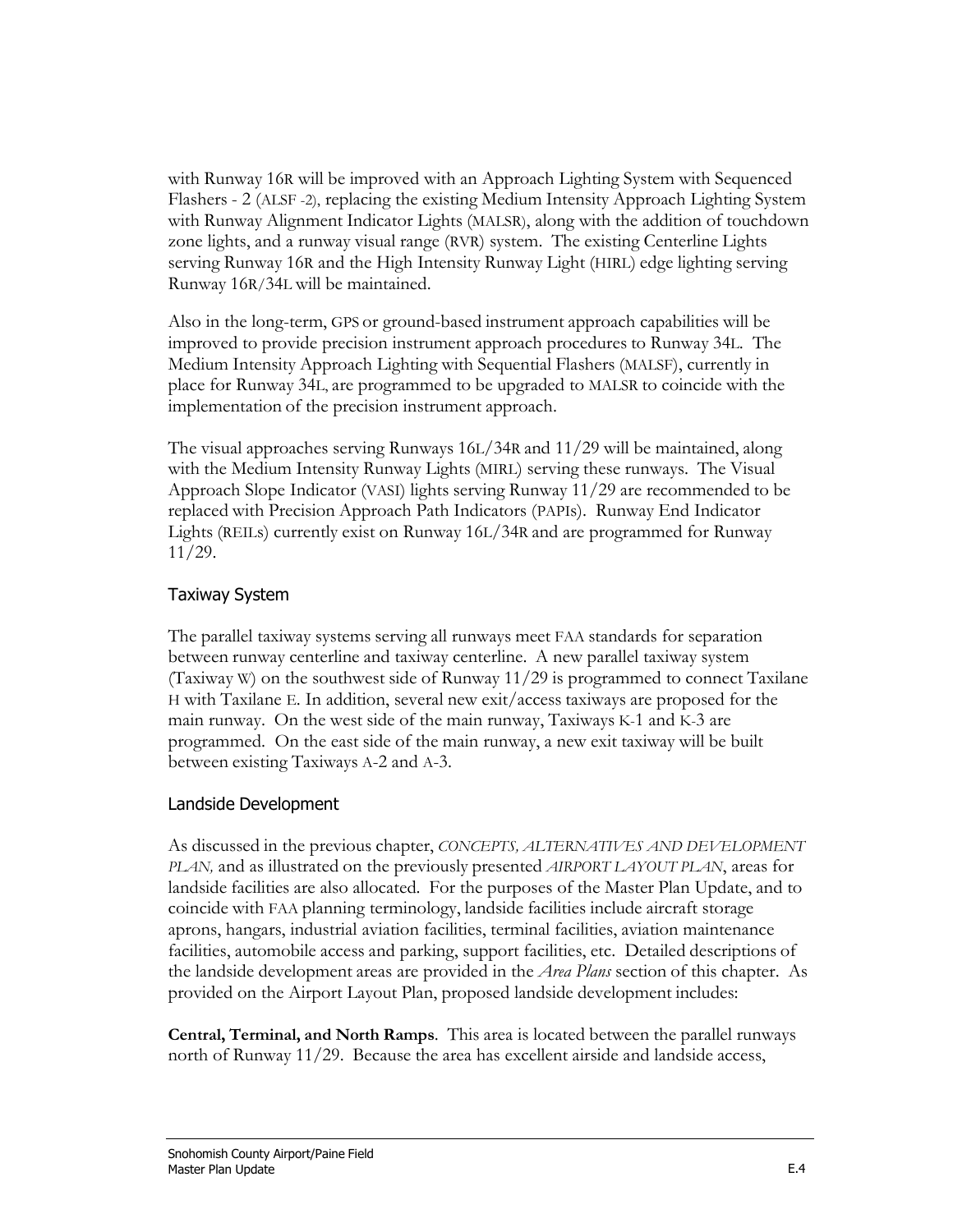including adequate aircraft parking ramp, it is programmed to continue to accommodate many of the airport's general aviation, industrial and administrative facilities, along with the airport's passenger terminal facility. This area will accommodate new development related to airport administrative functions, passenger terminal facilities, and Aircraft Rescue and Fire Fighting (ARFF) facilities in the infield area northwest of the existing administrative offices. In addition, new general aviation development is programmed for the Central Ramp and North Ramp areas, and the north side of the Central Ramp is programmed to be redeveloped for aviation use.

**West Ramp Area**. This area is located between the parallel runways south of Runway 11/29 and north of Taxilane E. Existing facilities include general aviation hangars. Aviation use development/redevelopment is programmed for the east half of this area with the construction of additional general aviation hangars. Units for Design Group 2 aircraft will front on Taxilane E and the more northerly storage units are sized to accommodate Design Group 1 aircraft. Additionally, a parallel taxiway (Taxiway W) is programmed for the southwest side of Runway 11/29.

**Bomarc Area.** This area is located east of Runway 16L/34R and northeast of Airport Road/100th Street SW intersection. In addition to continued use of the area for Bomarc Business Park and related functions, the area south of 100<sup>th</sup> Street SW (currently containing Snohomish County Public Works facilities) is identified for commercial development.

As previously mentioned, a 7.5-acre parcel adjacent to, and east of the area containing the Snohomish County Public Works facilities south of 100th Street SW, is programmed for acquisition. To continue to ensure land use compatibility, this new parcel should be classified with an "airport compatible commercial/industrial use" designation.

**East Ramp Area.** The East Ramp Area is located east of Runway 16L/34R and currently contains several small airplane general aviation hangars. The portion of the area adjacent to the parallel taxiway on the east side of Runway 16L/34R, which is undeveloped, is designated for additional hangar/ramp development. The tract south of Minuteman Lane is designated for Airport Compatible Commercial/Industrial development.

**South Ramp.** This area is located between the parallel runways and south of Taxilane E. This area currently supports operations and activities associated with Goodrich Inc. Additional facilities associated with the south ramp include the Messerschmitt 262, the Department of Emergency Management, and the airport's ARFF/Maintenance facility. Future programming for this area involves new industrial aviation development/ redevelopment, and general aviation redevelopment. The south ramp has also been identified as the location on the airport that could accommodate a temporary use by large air cargo aircraft.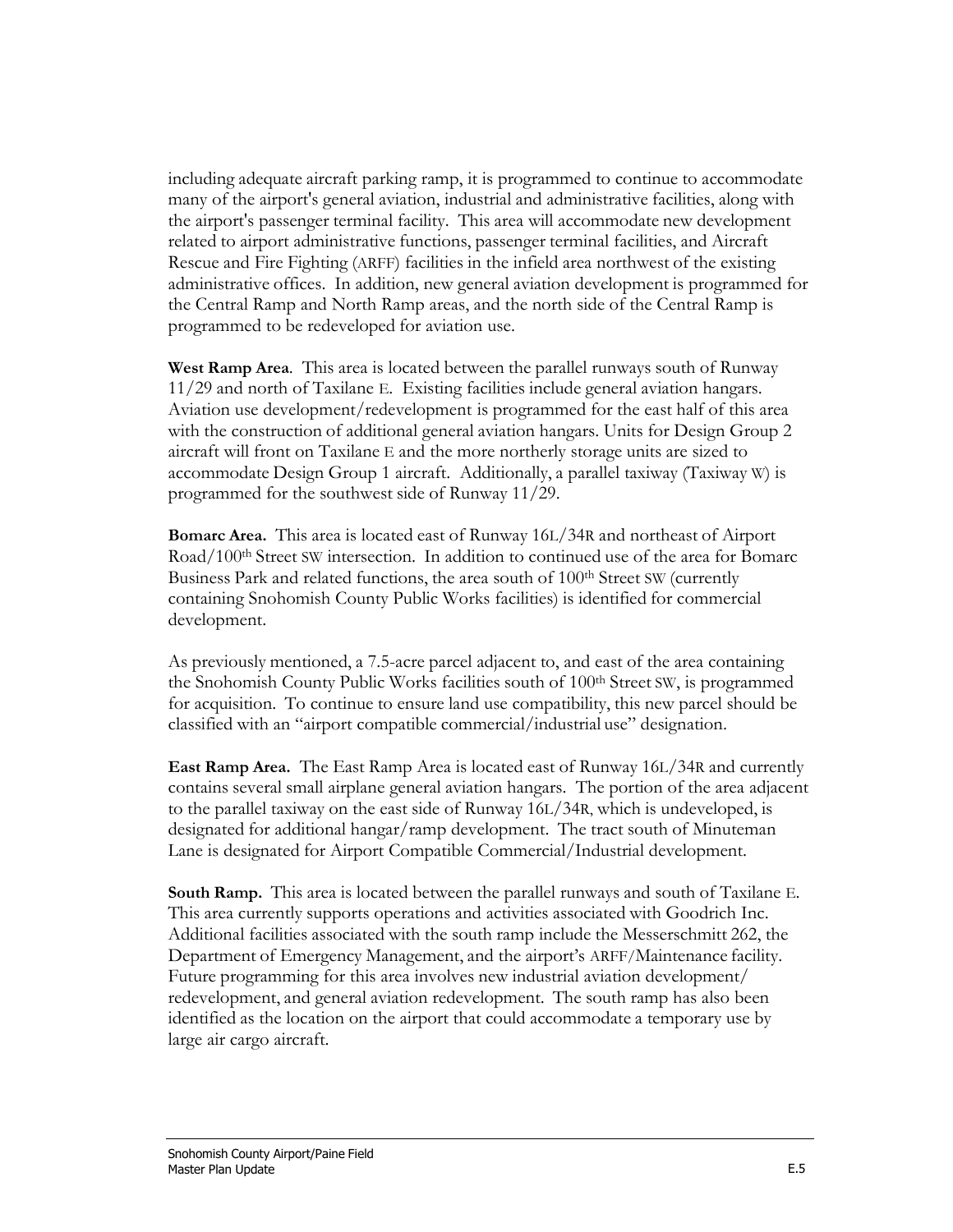**Goodrich Inc. Ramp**. The Goodrich Inc. ramp is located south of the south ramp, adjacent to exit Taxiway A-8. This area accommodates those activities associated with the contract maintenance and upkeep of various large air carrier aircraft, such as Northwest Airlines, FedEx, UPS, and United Airlines. This type of use could be expanded to the south.

**West Side-North.** This area is located west of Runway 16R/34L, north of the RPZ associated with the approach to Runway 11. It has excellent potential for taxiway access and has been designated for aviation use facilities. For a ground lease, this area is currently subject to a Boeing Company first right of refusal. The portion of this area immediately adjacent to the Runway 11 RPZ will require substantial fills to achieve a runway accessible grade. The northern most portion of this area has been identified for commercial aviation/airport-related facilities including tour center, hotel, restaurant, and museum development.

**West Side-South.** This area is located west of Runway 16R/34L, south of the Runway 11 RPZ. The area immediately south of the Runway 11 RPZ contains a significant amount of topographic relief; therefore, development within this area may be limited to some extent. The area between the Runway 11 RPZ and Taxiway K-5 within 950 feet of the Runway 16R/34L centerline is programmed for aviation use facilities, as are the K-5 and K-6 areas generally within 1,500 feet of the Runway 16R/34L centerline. The area further west is programmed for airport compatible commercial/industrial development. The area south of Taxiways K-5 and K-6 is also programmed for airport compatible commercial/industrial development.

Programmed facilities within the various development areas are further detailed in the *Area Plans* section later in this chapter.

# **Airspace Plan**

The *Airport Airspace Drawings* are based on Federal Aviation Regulations (FAR) Part 77, *Objects Affecting Navigable Airspace*. In order to protect the airport's airspace and approaches from hazards that could affect the safe and efficient operation of aircraft, federal criteria contained in FAR Part 77 have been established to provide guidance in controlling the height of objects in the vicinity of the airport. FAR Part 77 criteria specify a set of imaginary surfaces which, when penetrated, identify an object as being an obstruction. Objects are identified using the *Airport Obstruction Chart* published by the National Ocean Service (NOS) of the U.S. Department of Commerce in 1993. Even though the airport has an ongoing tree trimming program, some of the identified trees will have grown taller, while others, not identified in 1993, will have grown to the point where they are now obstructions. An updated NOS obstruction survey is programmed; however, the schedule for its production has not been established.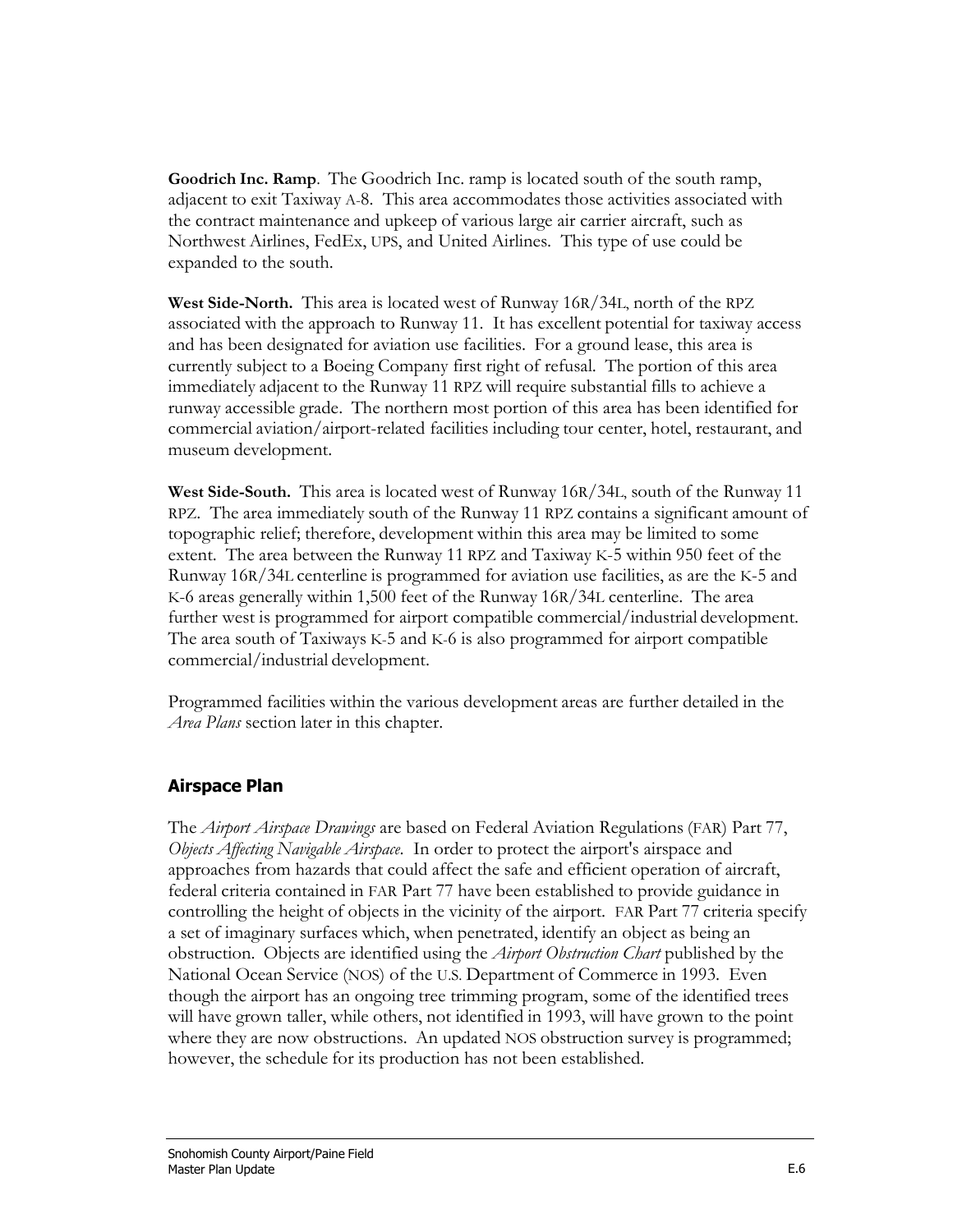The *AIRPORT AIRSPACE PLAN AND PROFILE,* which is illustrated on the following page, provides a plan view which depicts these criteria as they specifically relate to Paine Field. The plan is based on the ultimate planned runway alignments and lengths, along with the ultimate planned approaches to those runways. Therefore, for Runway 16R/34L, it is based on larger-than-utility criteria, with an existing precision instrument approach to Runway 16R and a future precision instrument approach to Runway 34L. For Runway 16L/34R and Runway 11/29, it is based on visual approaches and utility runway criteria.

# **Inner Portion of the Approach Surface Drawings**

To provide a more detailed view of the inner portions of the Part 77 imaginary approach surfaces and the Runway Protection Zone (RPZ) areas, the following drawings are provided. An RPZ is trapezoidal in shape, centered about the extended runway centerline, and typically begins 200 feet beyond the end of the runway. The RPZs are safety areas within which it is desirable to clear all objects (although some uses are normally acceptable). The size of the RPZ is a function of the design aircraft and the visibility minimums associated with the runway's instrument approach capabilities.

The *Inner Portion of the Approach Surface Drawings*, which are depicted on the following pages, provide large-scale drawings with both plan and profile delineations. They are intended to facilitate identification of the roadways, utility lines, railroads, structures, and other possible obstructions that may lie within the confines of the inner approach surface area associated with each runway end. As with the *Airport Airspace Drawings*, the *Inner Portion of the Approach Surface Drawings* are based upon the ultimate planned runway length, along with the ultimate planned approaches to each runway.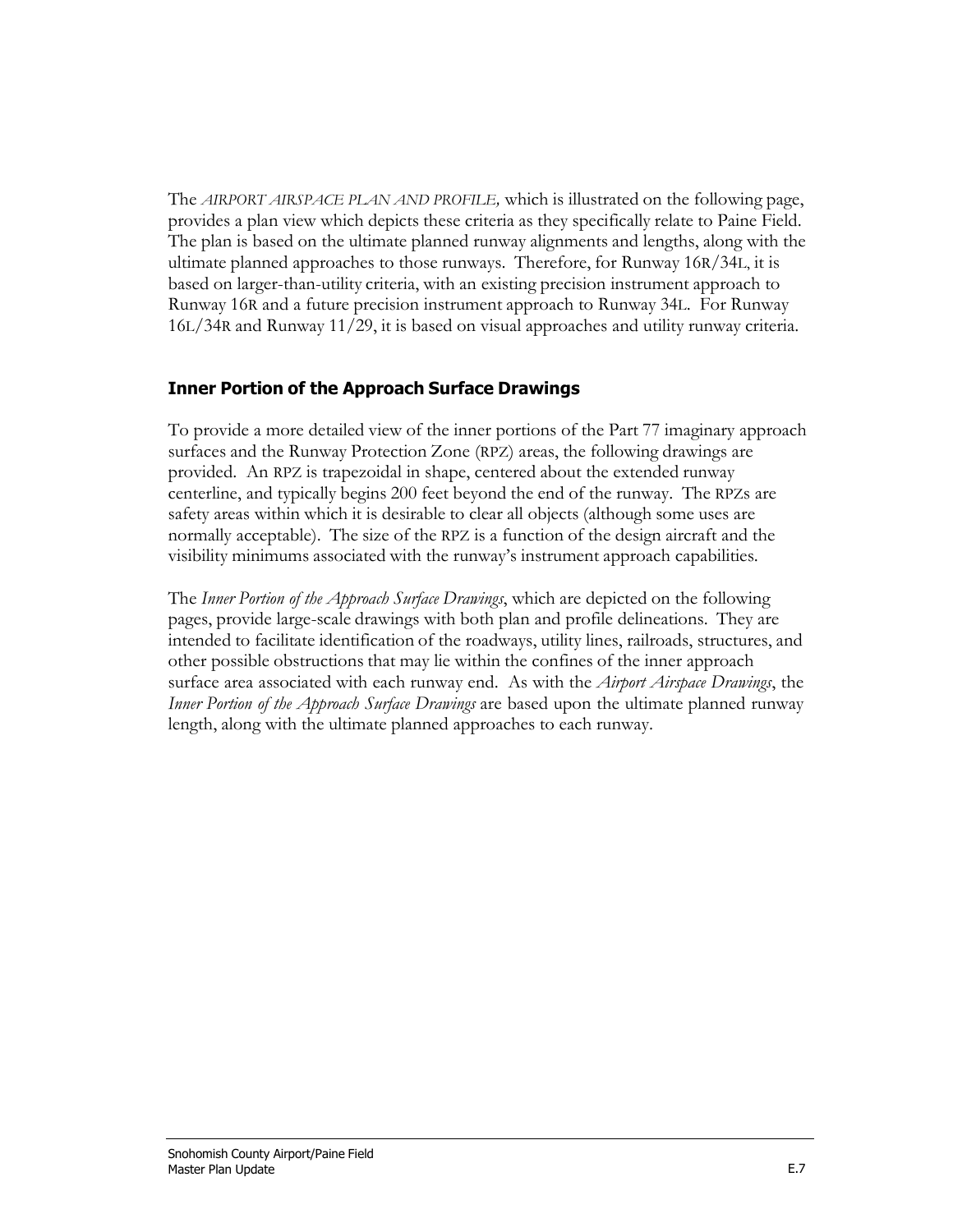#### [Figure](http://www.painefield.com/DocumentCenter/View/468) E2 [CLICK](http://www.painefield.com/DocumentCenter/View/468) TO VIEW **AIRPORT [AIRSPACE PLAN](http://www.painefield.com/DocumentCenter/View/468) AND PROFILE** (File Size [Approximately 2,169](http://www.painefield.com/DocumentCenter/View/468) KB)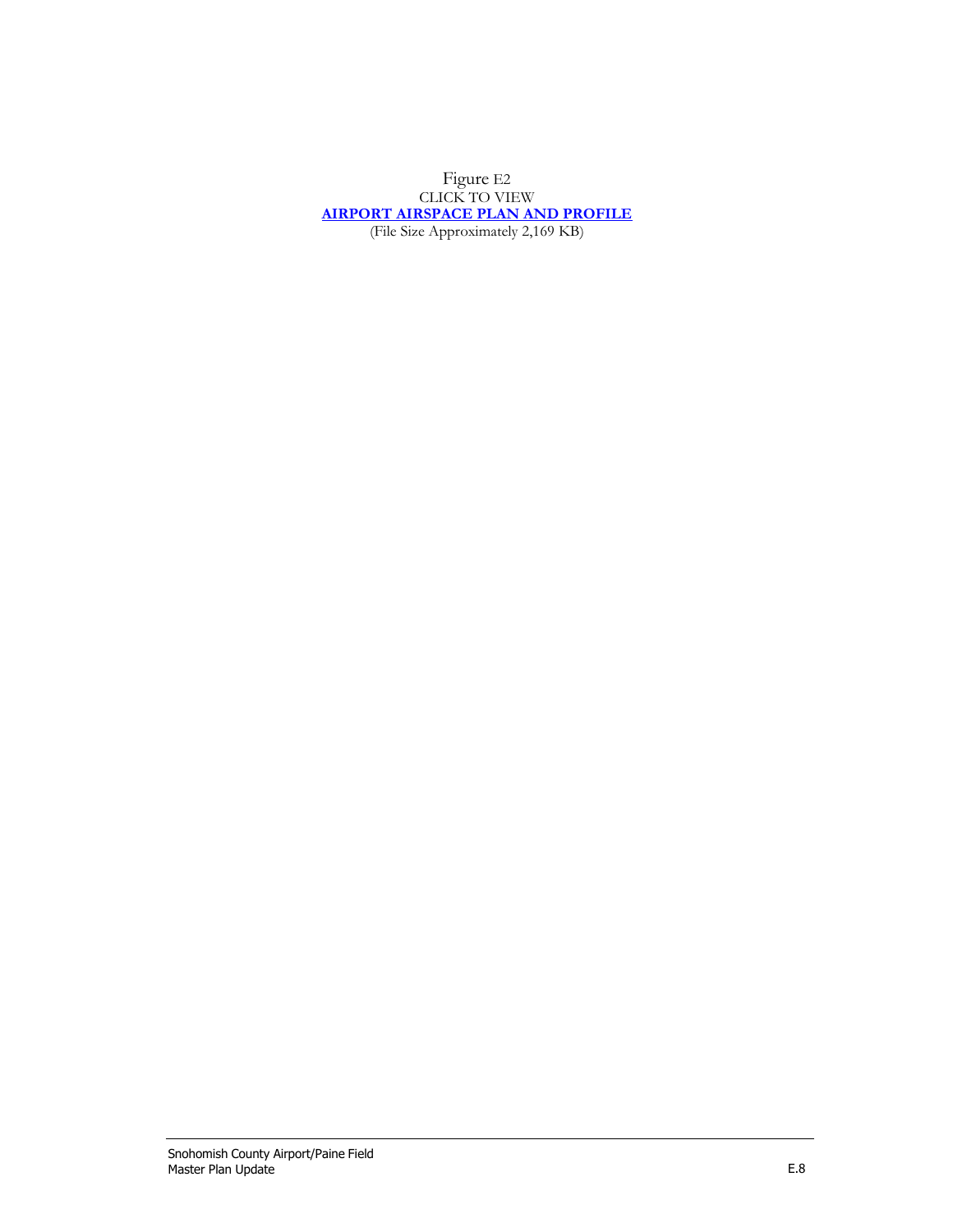#### [Figure](http://www.painefield.com/DocumentCenter/View/469) E3 [CLICK](http://www.painefield.com/DocumentCenter/View/469) TO VIEW **AIRPORT AIRSPACE PLAN – [Runway 34L Plan and Profile](http://www.painefield.com/DocumentCenter/View/469)** (File Size [Approximately 2,169](http://www.painefield.com/DocumentCenter/View/469) KB)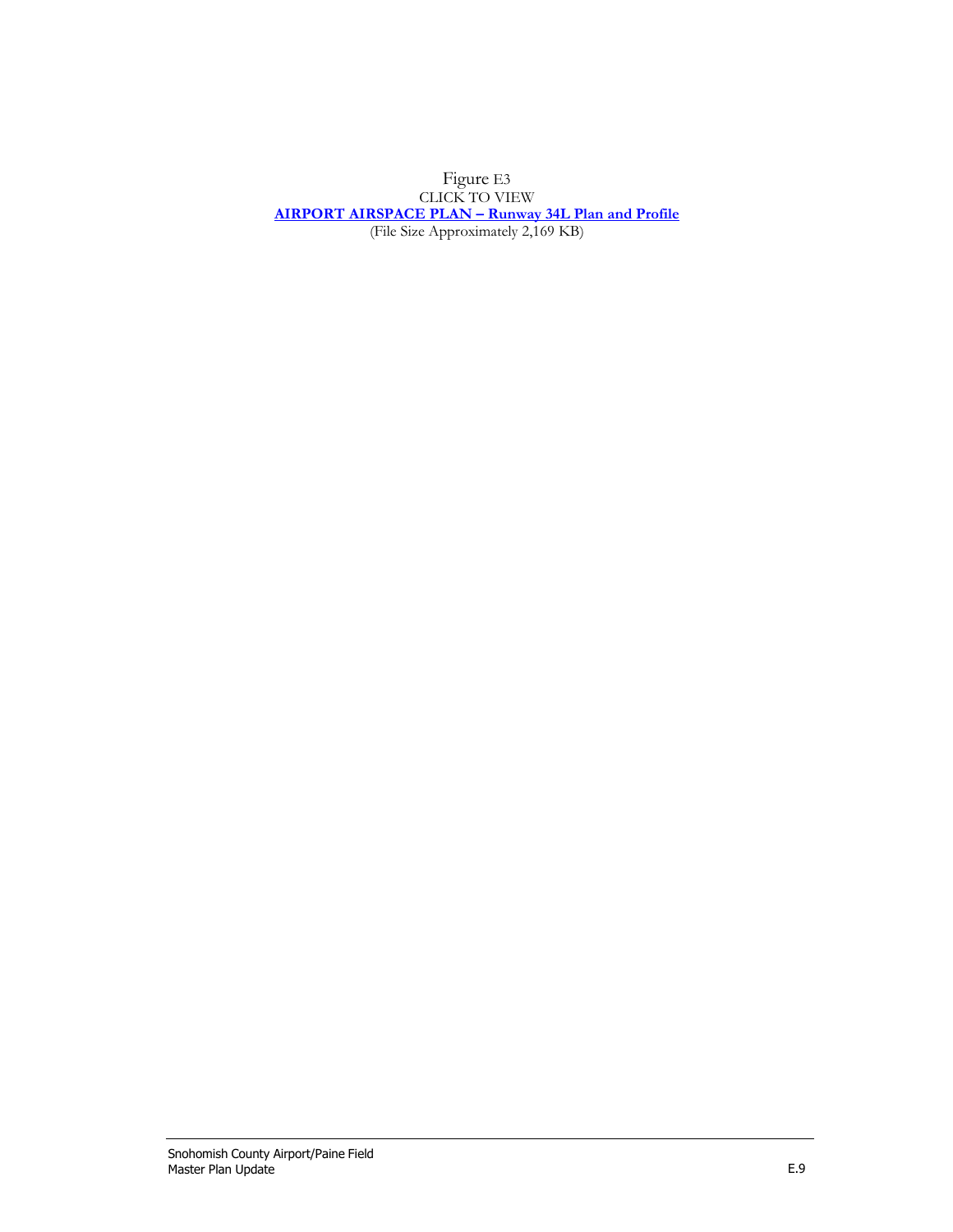[Figure](http://www.painefield.com/DocumentCenter/View/470) E4 [CLICK](http://www.painefield.com/DocumentCenter/View/470) TO VIEW **[Inner Portion of Approach Surface Drawing](http://www.painefield.com/DocumentCenter/View/470) – Runway 16R** (File Size [Approximately 2,696](http://www.painefield.com/DocumentCenter/View/470) KB))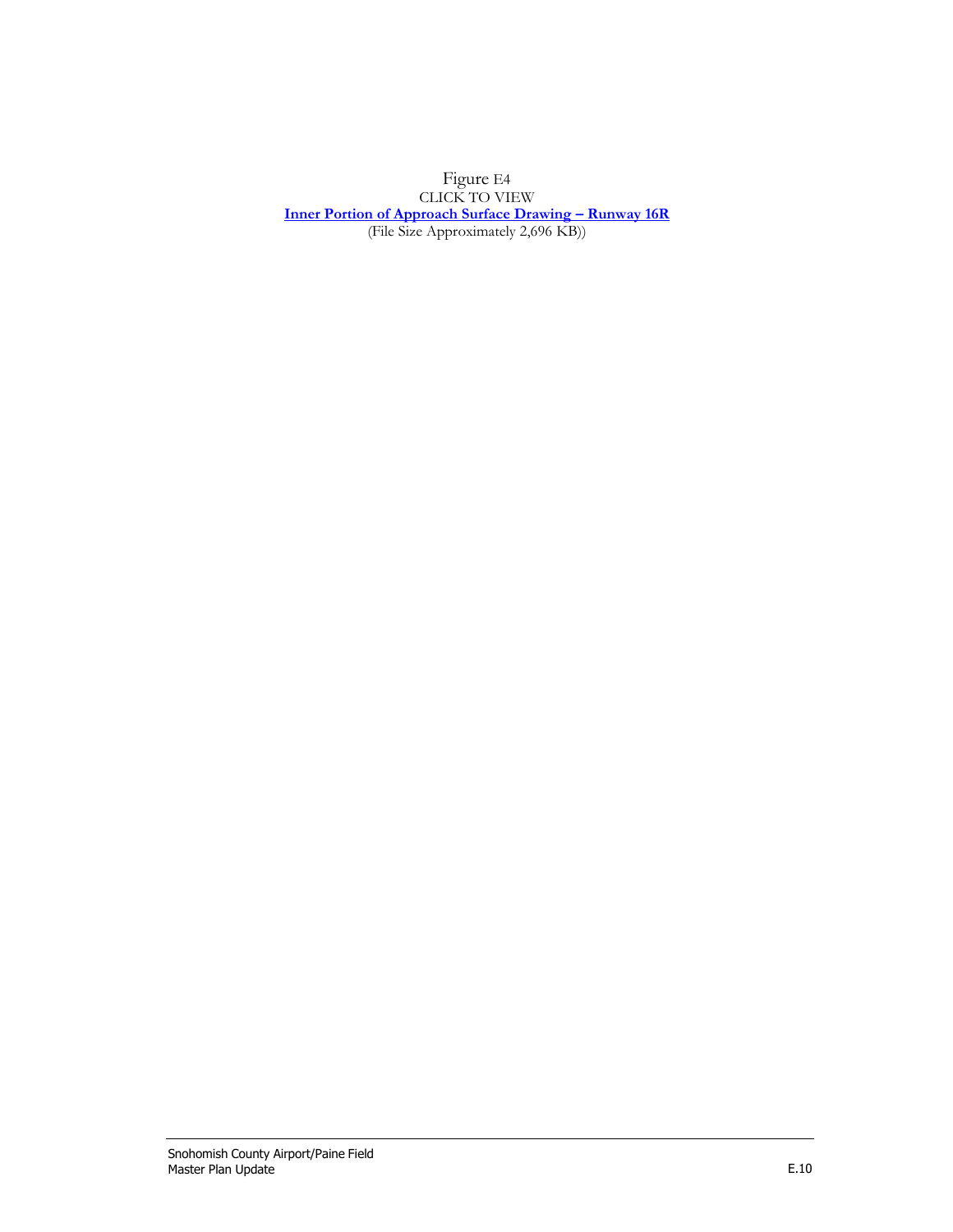[Figure](http://www.painefield.com/DocumentCenter/View/471) E5 [CLICK](http://www.painefield.com/DocumentCenter/View/471) TO VIEW **[Inner Portion of Approach Surface Drawing](http://www.painefield.com/DocumentCenter/View/471) – Runway 34L** (File Size [Approximately 2,819](http://www.painefield.com/DocumentCenter/View/471) KB)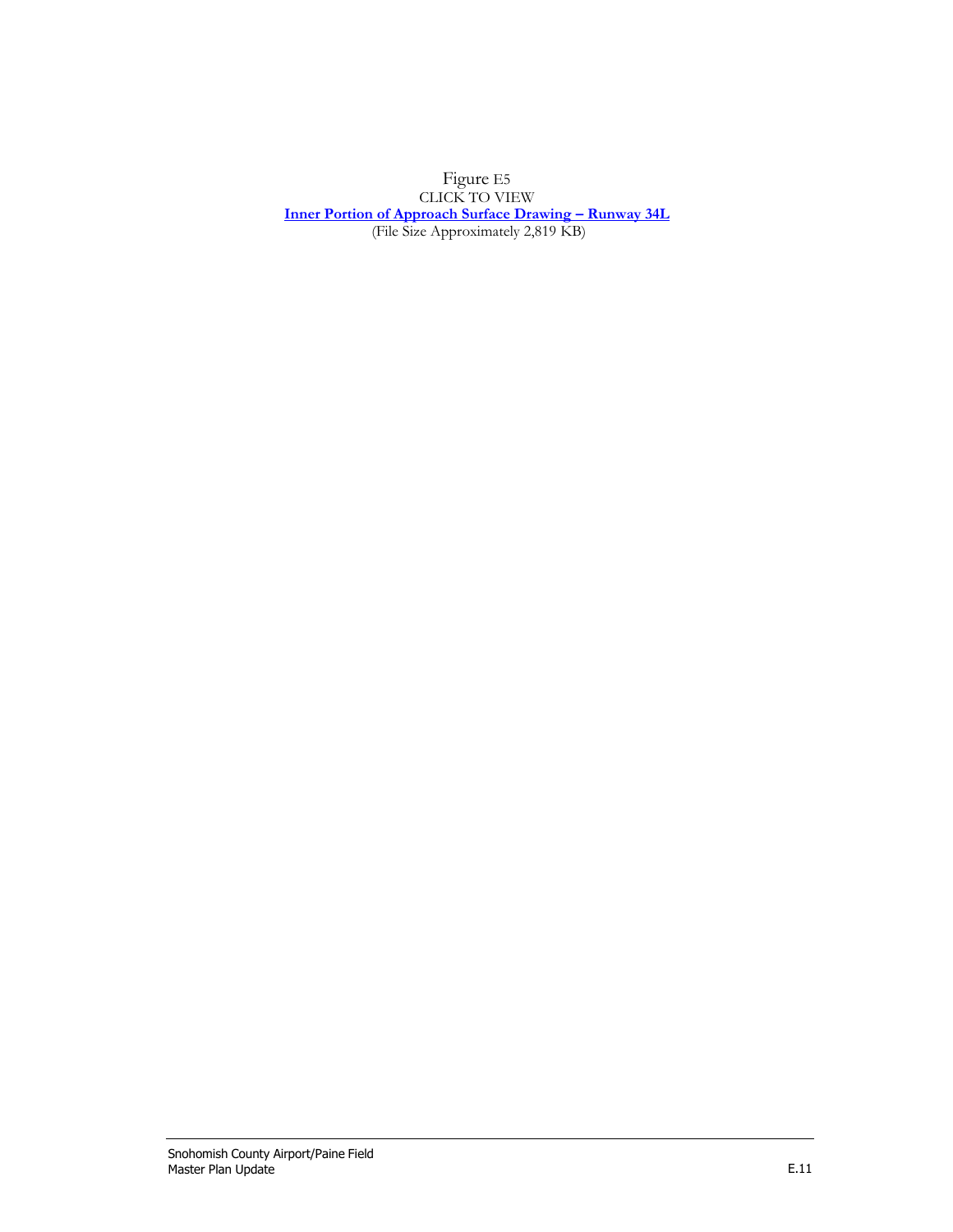[Figure](http://www.painefield.com/DocumentCenter/View/472) E6 [CLICK](http://www.painefield.com/DocumentCenter/View/472) TO VIEW **[Inner Portion of Approach Surface Drawing](http://www.painefield.com/DocumentCenter/View/472) – Runway 16L/34R** (File Size [Approximately 1,994](http://www.painefield.com/DocumentCenter/View/472) KB)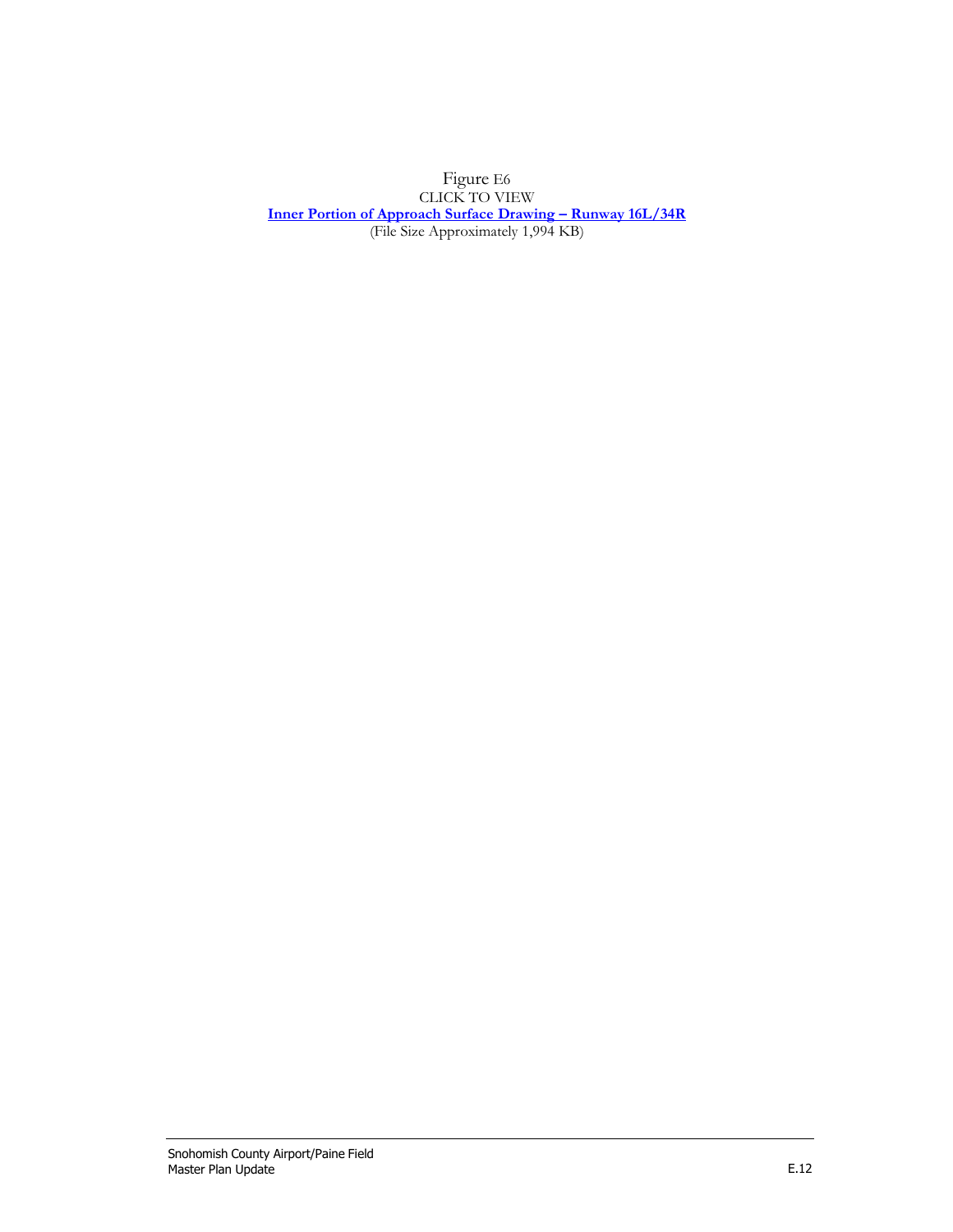[Figure](http://www.painefield.com/DocumentCenter/View/473) E7A & E7B [CLICK](http://www.painefield.com/DocumentCenter/View/473) TO VIEW **[Inner Portion of Approach Surface Drawing](http://painefield.com/DocumentCenter/View/473) – Runway 12-30 [Departure Surface Runway 16R-34L](http://painefield.com/DocumentCenter/View/639)** (File Size [Approximately 2,104](http://www.painefield.com/DocumentCenter/View/473) KB)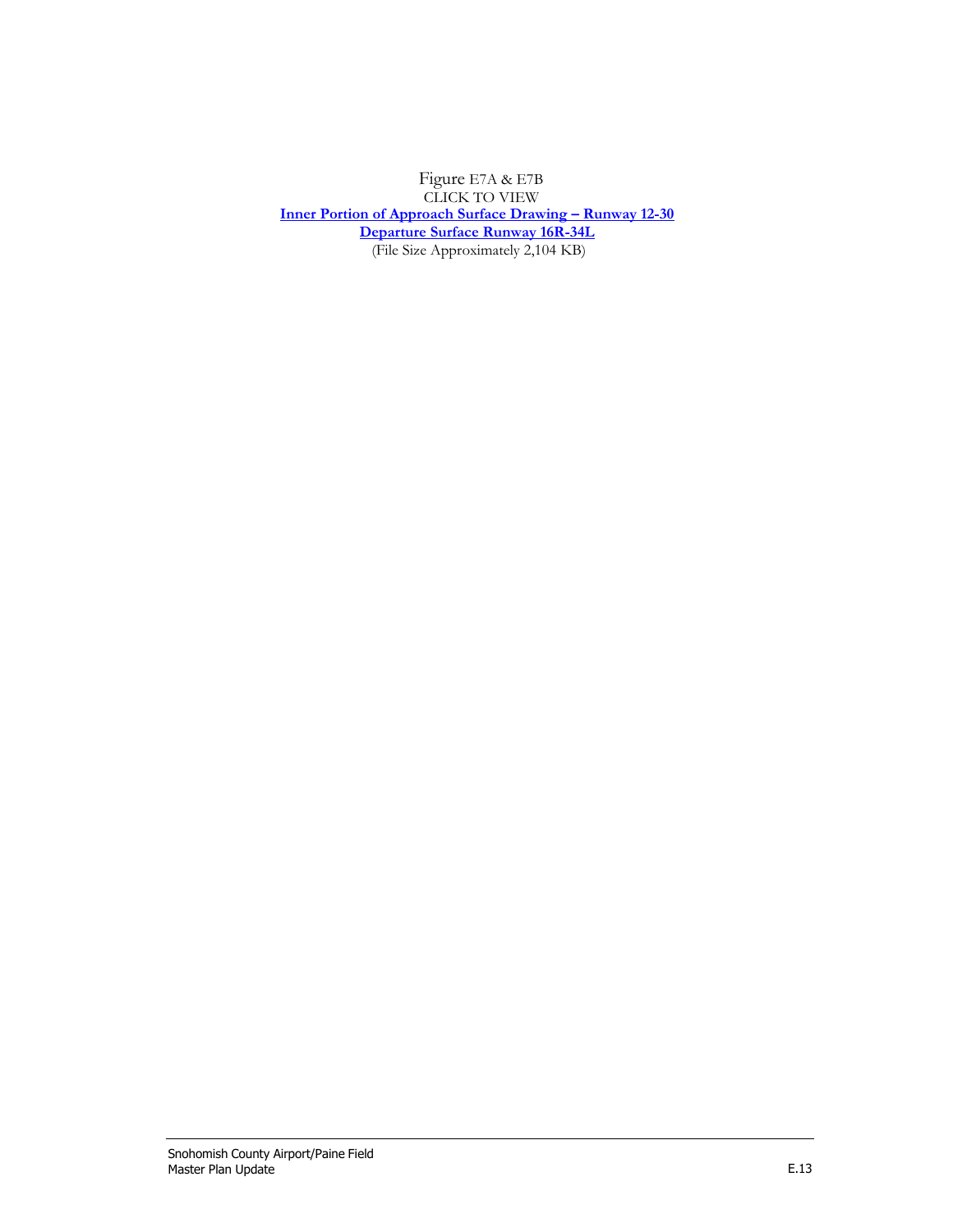# **Terminal Area Plan**

The following *Terminal Area Plan* illustrations, present detailed views of the most intensely developed landside use areas on the airport.

# Central, Terminal, West and North Ramp Areas

This area is illustrated in the following figure entitled *TERMINAL AREA PLAN NORTH.*  These areas are located between the parallel runways north of Taxilane E. The areas illustrated contain many existing airport functions including the airport's administrative offices, FBO facilities, storage hangars and apron, college facilities, museum of flight facilities, industrial aviation facilities, and corporate aviation facilities. The majority of these existing facilities will continue to function in their existing locations. With a focus on new development, the proposed development plan for this portion of the airport is described in the following paragraphs.

**General Aviation Facilities.** These areas will continue to serve as a center for general aviation activities at the airport. An important area for general aviation activity is the current general aviation terminal facility along with the Inner Terminal Ramp. The general aviation terminal and Inner Terminal Ramp accommodate the majority of the larger itinerant general aviation aircraft use. This type of activity is expected to increase in the future at Paine Field and providing related services should be a primary focus of facilities in the existing terminal area. Related services, which should be accommodated in the general aviation terminal area, could include a pilot lounge, meeting rooms, flight planning facilities, fueling services, rental car service, and other services that might be utilized in business aviation activities. A structure to house such facilities is programmed for the northeast end of the Inner Terminal Ramp, as is a westerly expansion of the paved ramp area.

Another important function related to general aviation activity relates to smaller general aviation aircraft and based aircraft. One site that is underutilized and slated for redevelopment at Paine Field is the site occupied by the airport's restaurant, along with buildings C-5, C-70 and C-71, in the central ramp area. This is a prime development area for activities that relate to based aircraft, such as Fixed Base Operator (FBO) facilities and aircraft storage/maintenance facilities, as well as a new restaurant facility. One of the primary reasons the Central Ramp area is attractive for new development, is the fact that the site provides the opportunity for a substantial amount of automobile parking. When redeveloped, this area will continue to support facilities for smaller general aviation aircraft (ADG 1).

Additional general aviation hangar development is also programmed for the north ramp and west ramp development areas. The north ramp area will continue to be developed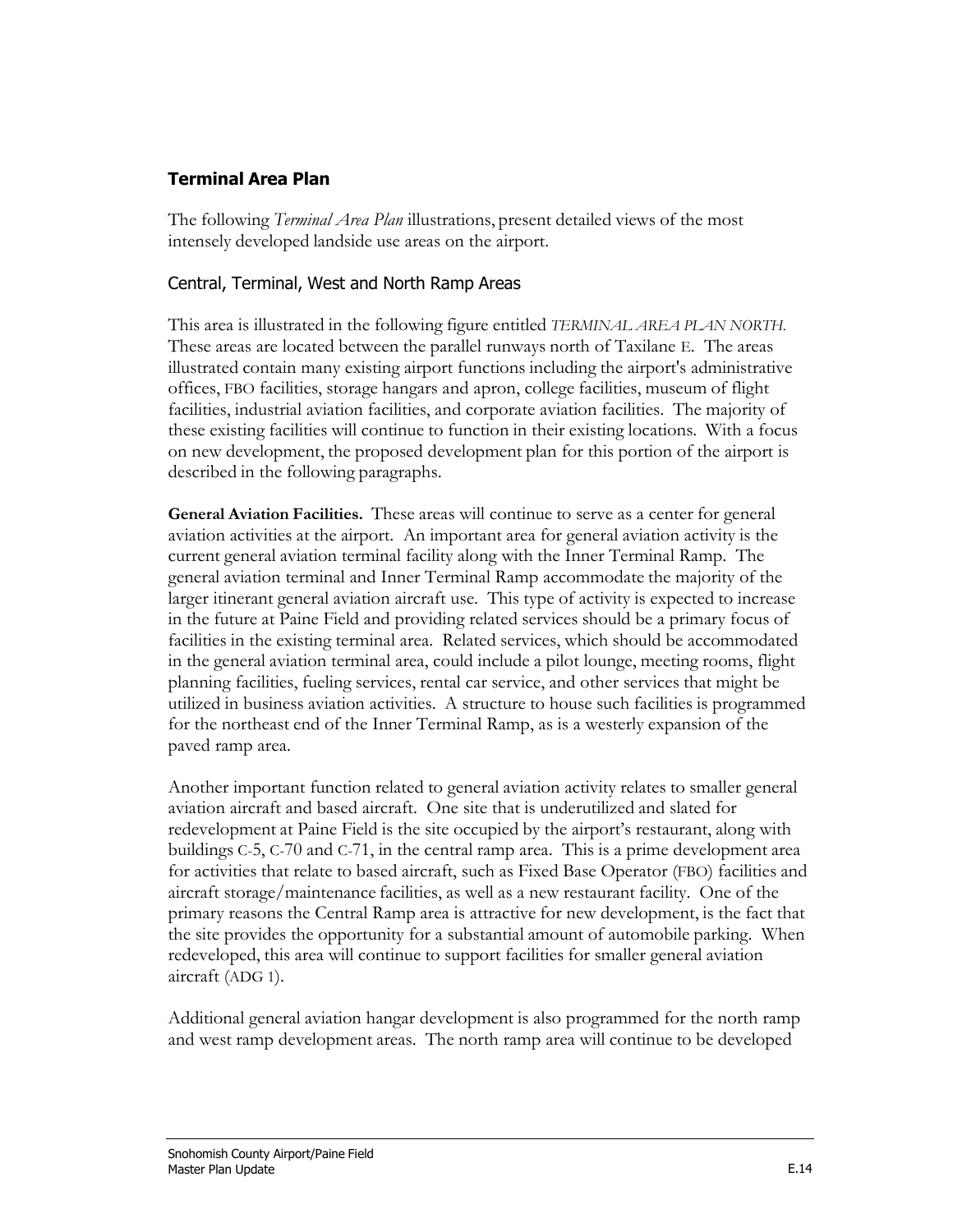[Figure](http://www.painefield.com/DocumentCenter/View/474) E8 [CLICK](http://www.painefield.com/DocumentCenter/View/474) TO VIEW **[Terminal Area Plan North](http://www.painefield.com/DocumentCenter/View/474)** (File Size [Approximately 5,286](http://www.painefield.com/DocumentCenter/View/474) KB)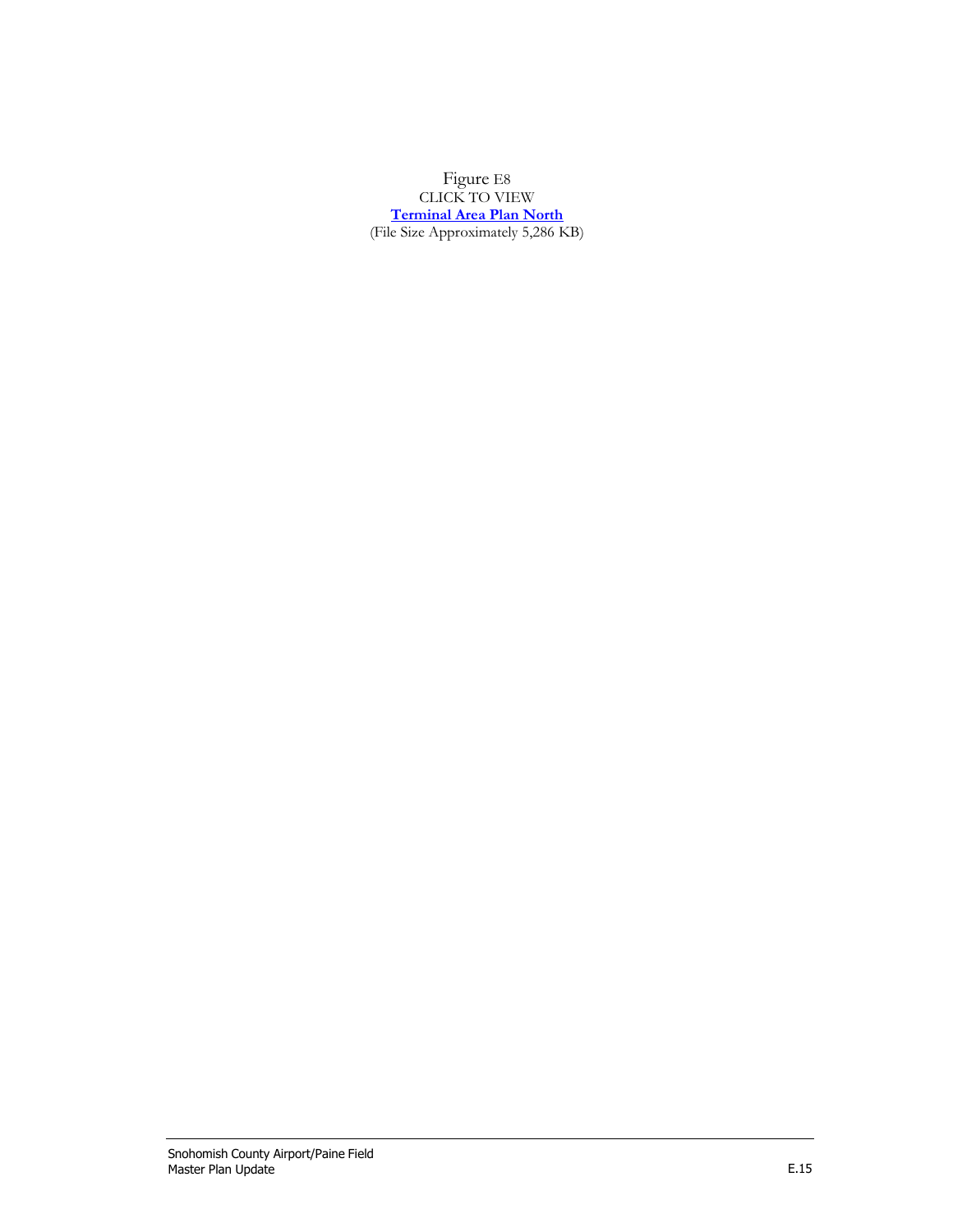for hangar facilities to accommodate medium to large general aviation aircraft, while the west ramp area will be utilized for small and medium sized general aviation aircraft.

In addition to the passenger terminal facility development area described above, there are two other undeveloped tracts that are identified for aviation use development. The first is located on the northeast end of the Inner Terminal Ramp, east of the new Air Traffic Control Tower (ATCT). This area, along with the Passenger Terminal Development area will be designed to accommodate the largest business jets and the small to medium size commercial passenger service aircraft [i.e., Gulfstream V, B-737, etc. (ADG 3)]. This area is programmed for the development of FBO/General Aviation Terminal facilities. The second is located in the northeast corner (the north ramp area). This tract will continue to be developed for hangar facilities to accommodate medium to large general aviation aircraft (ADG 2 aircraft).

**Airport Administration/Passenger Terminal Facilities.** The demand forecast for passenger terminal facilities at Paine Field can be accommodated on the undeveloped infield site northwest of the inner/outer terminal ramp area. The passenger terminal building will also accommodate the airport's administrative offices. In addition to the terminal building, the site will also provide an aircraft parking apron and automobile parking/access facilities to accommodate commercial passenger activity demands.

**Air Traffic Control Tower (ATCT).** The existing air traffic control tower is currently located on the west end of the Goodrich Inc. Hangar 2. Construction of a new ATCT is currently underway in the area adjacent to, and north of, the Inner Terminal Ramp.

**Fuel Storage Facilities.** The bulk of the airport's fuel storage capacity will be located in the North Ramp and Inner Terminal Ramp. The North Ramp facility contains six 60,000-gallon above ground storage tanks and one 20,000-gallon above ground storage tank, while the Inner Terminal ramp has one 2,000-gallon underground and three 10,000-gallon underground storage tanks. Much of the North Ramp fuel storage volume is required to accommodate fuel that is off-loaded from aircraft during maintenance.

**Industrial Aviation Facilities.** Currently, the industrial aviation facilities in this area are focused on the site southeast of the Inner Terminal Ramp, which contains the Goodrich Inc. Hangar 2, Precision Engines, Tyee Aircraft, and Umbra Cucinetti (UCI) facilities. It is expected that in the long-term the industrial aviation uses in this area will be shifted to other locations on the airport.

# South Ramp Area

This area is illustrated in the following figure, entitled *SOUTH RAMP AREA*. It is located between the parallel runways south of Taxilane E and, among others, contains numerous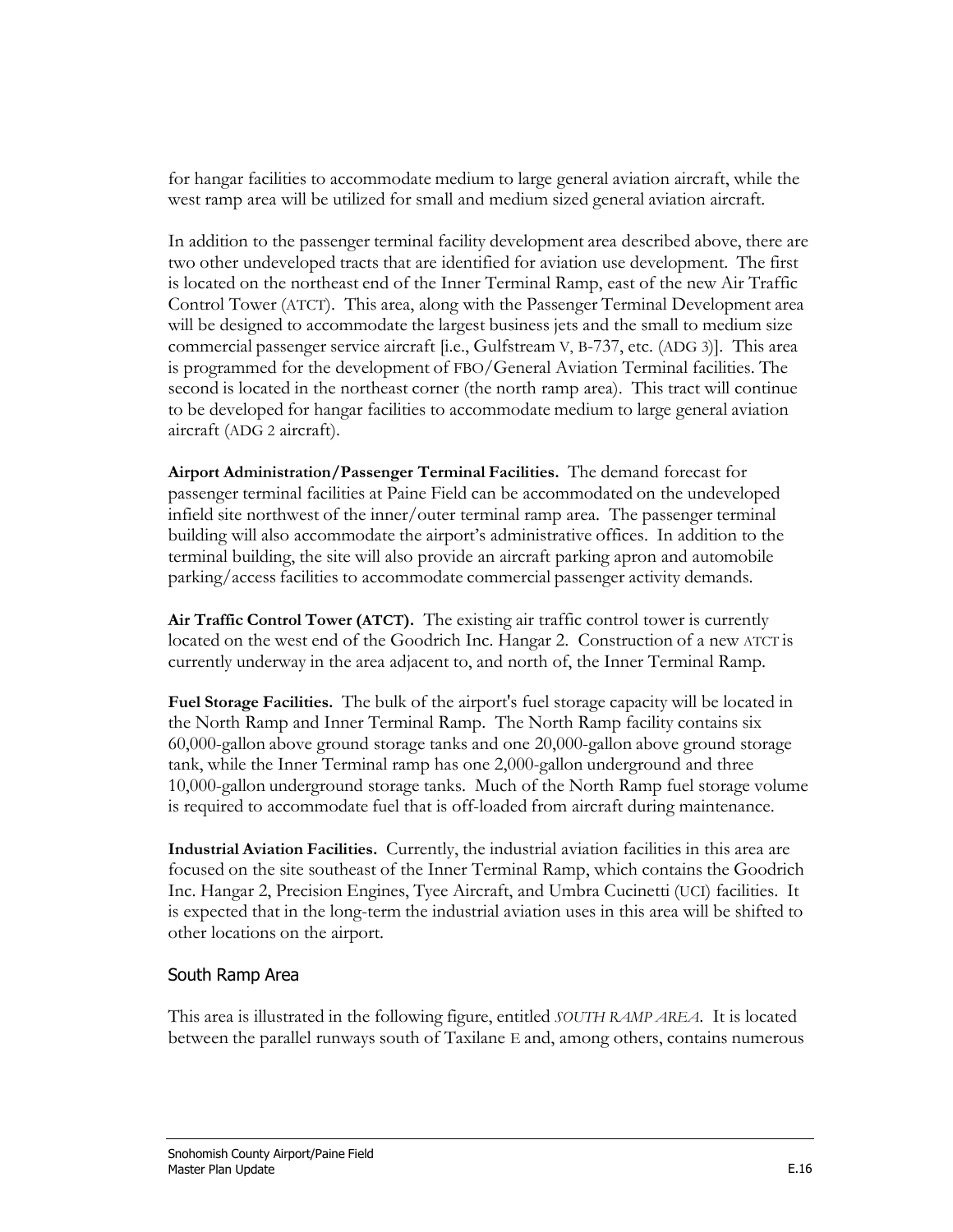[Figure](http://www.painefield.com/DocumentCenter/View/475) E9 [CLICK](http://www.painefield.com/DocumentCenter/View/475) TO VIEW **[South Ramp Area](http://www.painefield.com/DocumentCenter/View/475)** (File Size [Approximately 5,243](http://www.painefield.com/DocumentCenter/View/475) KB)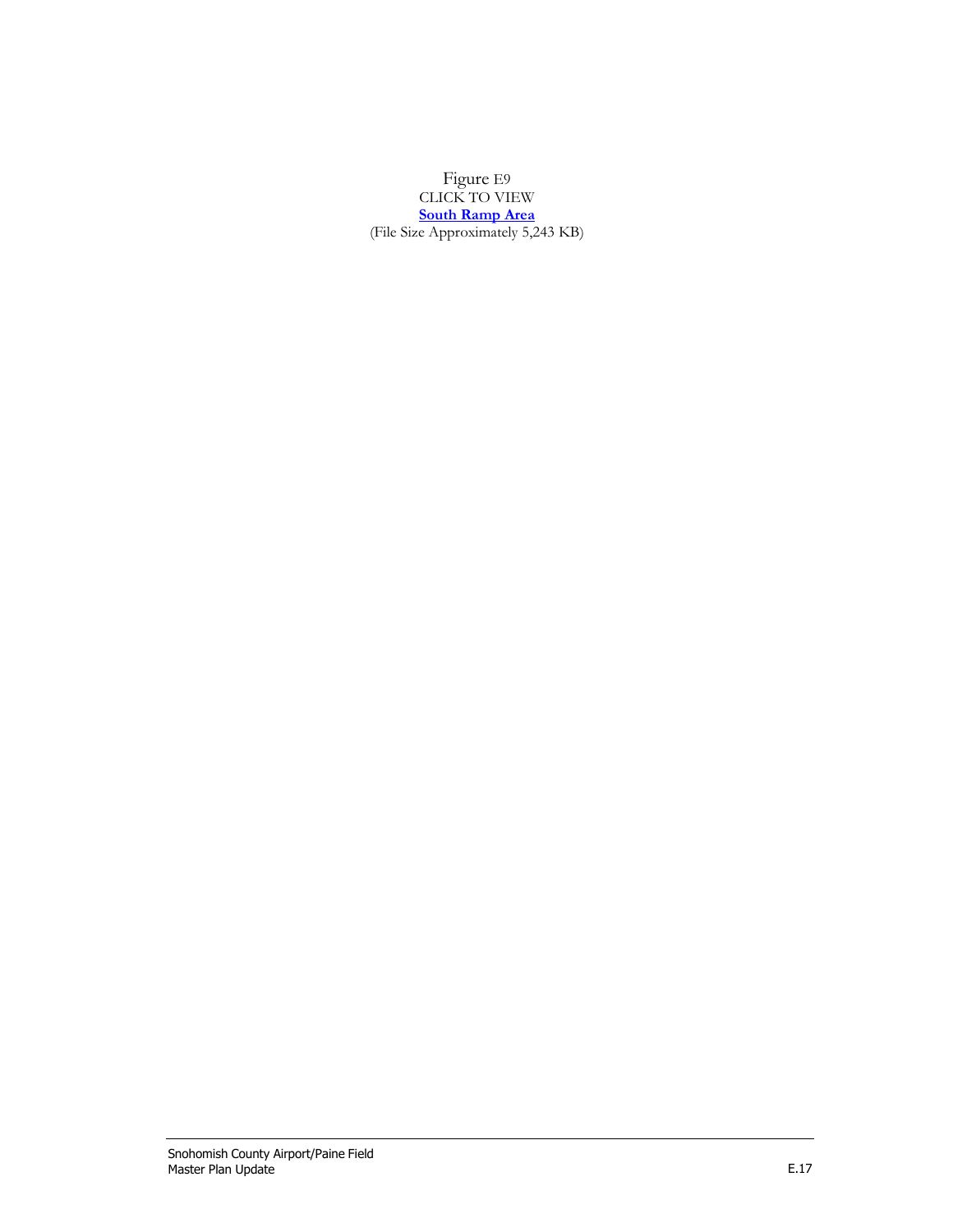industrial aviation facilities (including Goodrich Inc.). Sites within the South Industrial area which are planned for development or redevelopment include:

**Industrial Aviation Facilities.** The South Ramp will continue to be utilized extensively for industrial aviation facilities. In addition to the continued use of Goodrich Hangars 1 and 3, industrial aviation redevelopment can take place in the vicinity of building 201 and 207 (formerly part of the U.S. Army Reserve lease area) and new industrial aviation facilities can be constructed on that portion of the former Navy Housing site, which is adjacent to Goodrich Hangar 3.

**General Aviation Facilities.** The site just west of the approach end of Runway 34R has been identified as a redevelopment site for general aviation facilities. This site can be provided with taxiway access and, if demands and economic considerations indicate feasibility, it should be redeveloped for small size general aviation aircraft (ADG 1). This redevelopment area currently contains non-aviation functions (facilities that do not require taxiway access).

**Aircraft Rescue and Fire Fighting (ARFF) Facility and Airport Maintenance Facility.**  These functions are currently contained in Building 219 on the western edge of the South Ramp Area. Currently, this building creates some wing-tip clearance concerns for large aircraft on Taxiway A. The ARFF function is programmed to be relocated to a new building that will be located adjacent to the proposed administration/passenger terminal building. After the ARFF function is relocated, Building 219 will be razed and replaced with a new Airport Maintenance Facility.

**Navy Housing Site.** The South Ramp Area also contains the Navy Housing tract. As stated in the previous chapter, the Navy Housing tract is identified as a potential area to be utilized for "airport compatible commercial/industrial development". This will help ensure land use compatibility and provide an additional development area for aviation related functions. Additionally, that part of the Navy Housing area located just east of the Runway 34L RPZ can be provided with taxiway access from the southern end of Taxiway A, and is programmed for aviation use.

### East Ramp Area

This area is illustrated in the following figure, entitled *EAST RAMP AREA*, and is located east of Runway 16L/34R. North of Minuteman Lane the area contains several general aviation storage hangars and FBO facilities. South of Minuteman Lane, the area contains a County solid waste transfer station, along with undeveloped land.

**General Aviation Facilities.** The East Ramp Area will continue to be developed as a center for general aviation activity. The northeastern side of the area is reserved for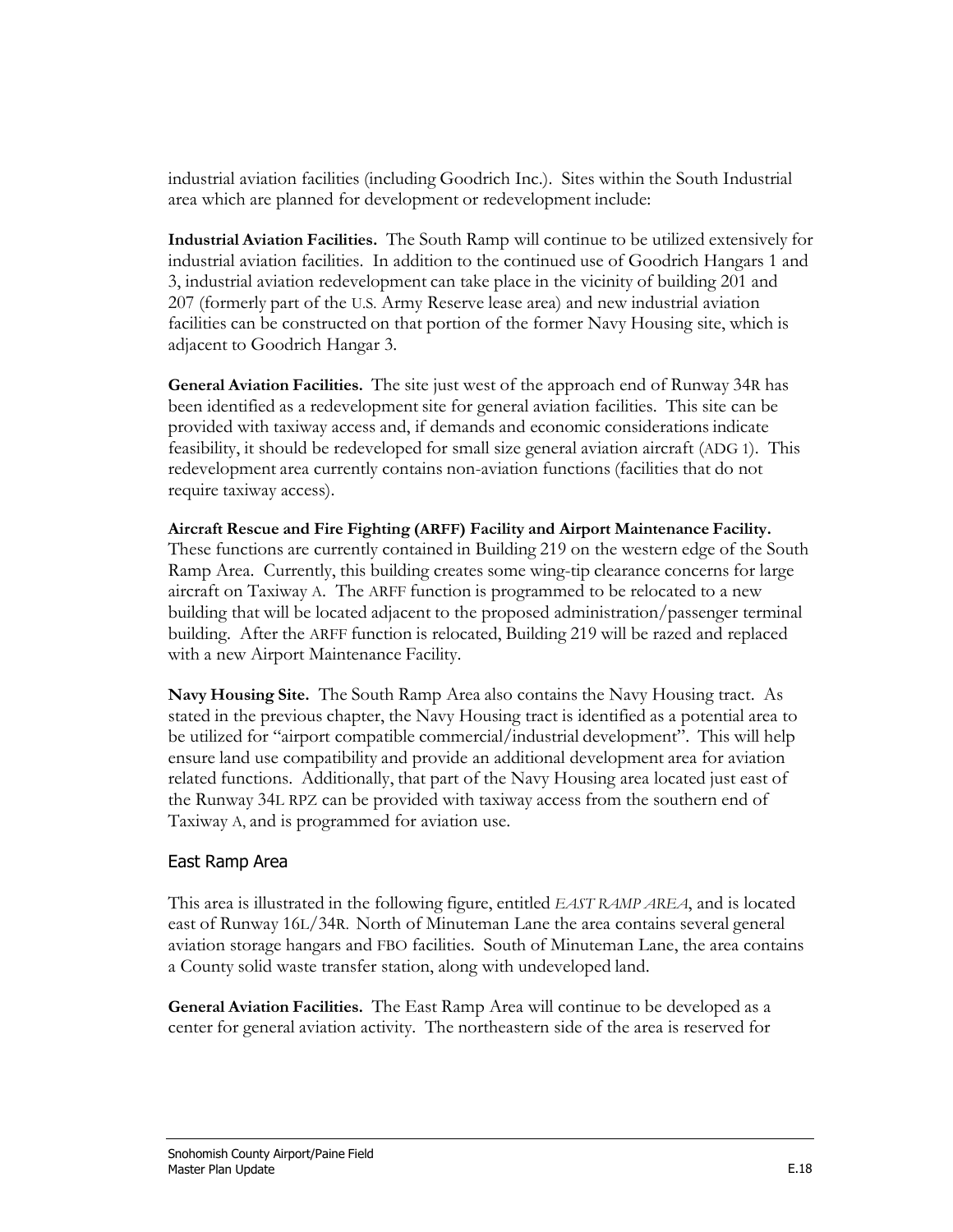[Figure](http://www.painefield.com/DocumentCenter/View/476) E10 [CLICK](http://www.painefield.com/DocumentCenter/View/476) TO VIEW **East [Ramp Area](http://www.painefield.com/DocumentCenter/View/476)** (File Size [Approximately 5,295](http://www.painefield.com/DocumentCenter/View/476) KB)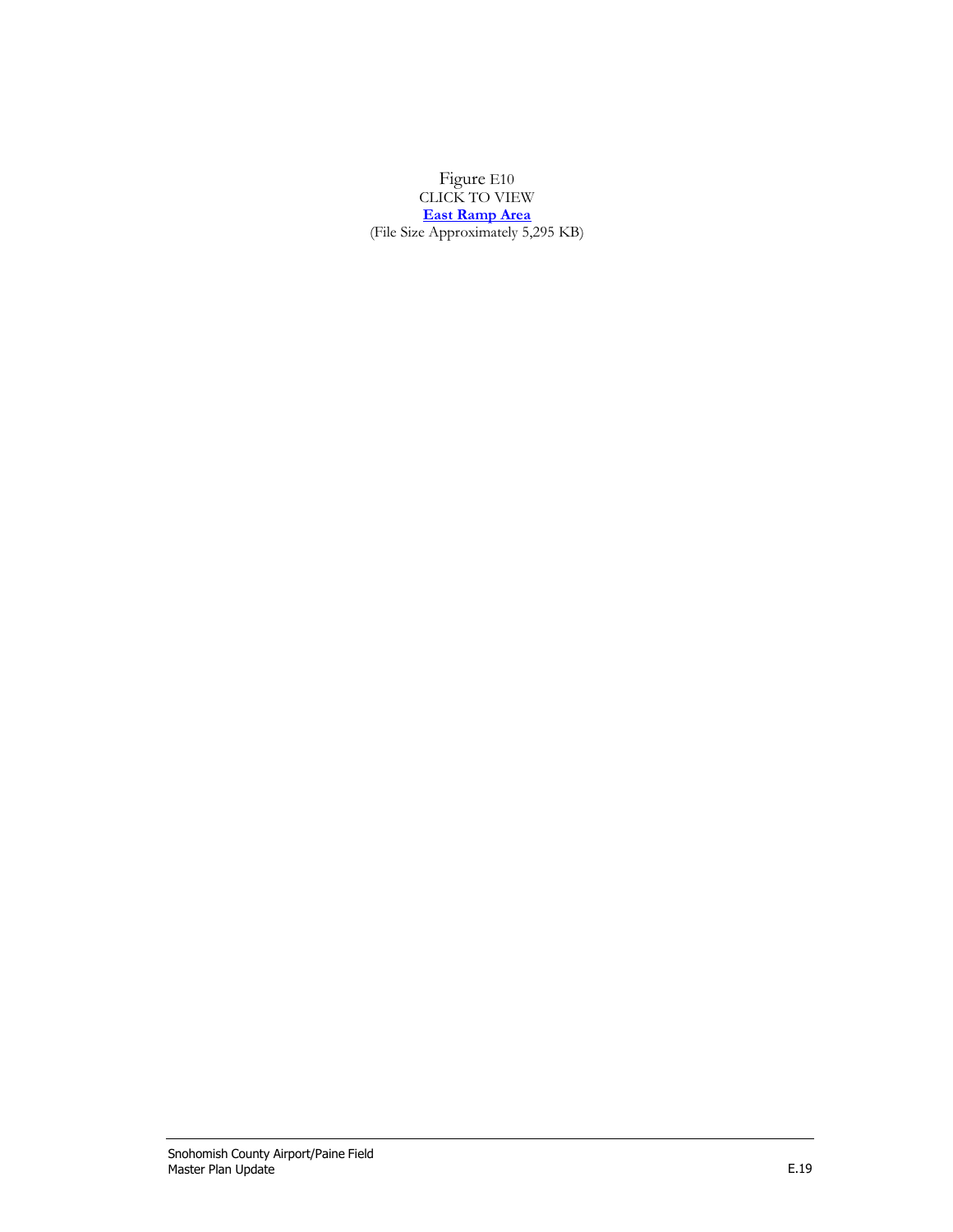commercial general aviation hangar structures (i.e., FBO hangars, maintenance hangars, etc.). The center portion, which is currently undeveloped, will most likely be utilized for additional aircraft parking apron and additional FBO facilities.

**Airport Compatible Commercial/Industrial.** The East Ramp Area also has two undeveloped sites designated for non-aviation commercial/industrial facilities. The first is located south of 112th Street SW and is separated from the remainder of airport property by the Runway 34 RPZ and by the Air National Guard facilities, thereby making taxiway access impractical.

The second site is located along Airport Road, around the Minuteman Lane Intersection. This area is adjacent to the solid waste transfer station and, because of its location with frontage on Airport Road and Minuteman Lane, has significant potential for commercial uses (e.g., offices, retail, etc.) or airport compatible industrial activity.

# **Land Use Plan**

The *LAND USE PLAN,* presented in the following figure, depicts existing and recommended use of all land within the ultimate airport property line and in the vicinity of the airport (including the area contained in the future 65 DNL noise contour). The purpose of the Land Use Plan is to provide airport management a plan for leasing revenue-producing areas on the airport. It also provides guidance to local authorities for establishing appropriate land use zoning in the vicinity of the airport.

# **Airport Property Map**

The *AIRPORT PROPERTY MAP,* which is presented in a following illustration, indicates how various tracts of land within the airport boundaries were acquired (e.g., Federal funds, surplus property, local funds, etc.). The purpose of the Airport Property Map is to provide information for analyzing the current and future aeronautical use of land acquired with Federal funds.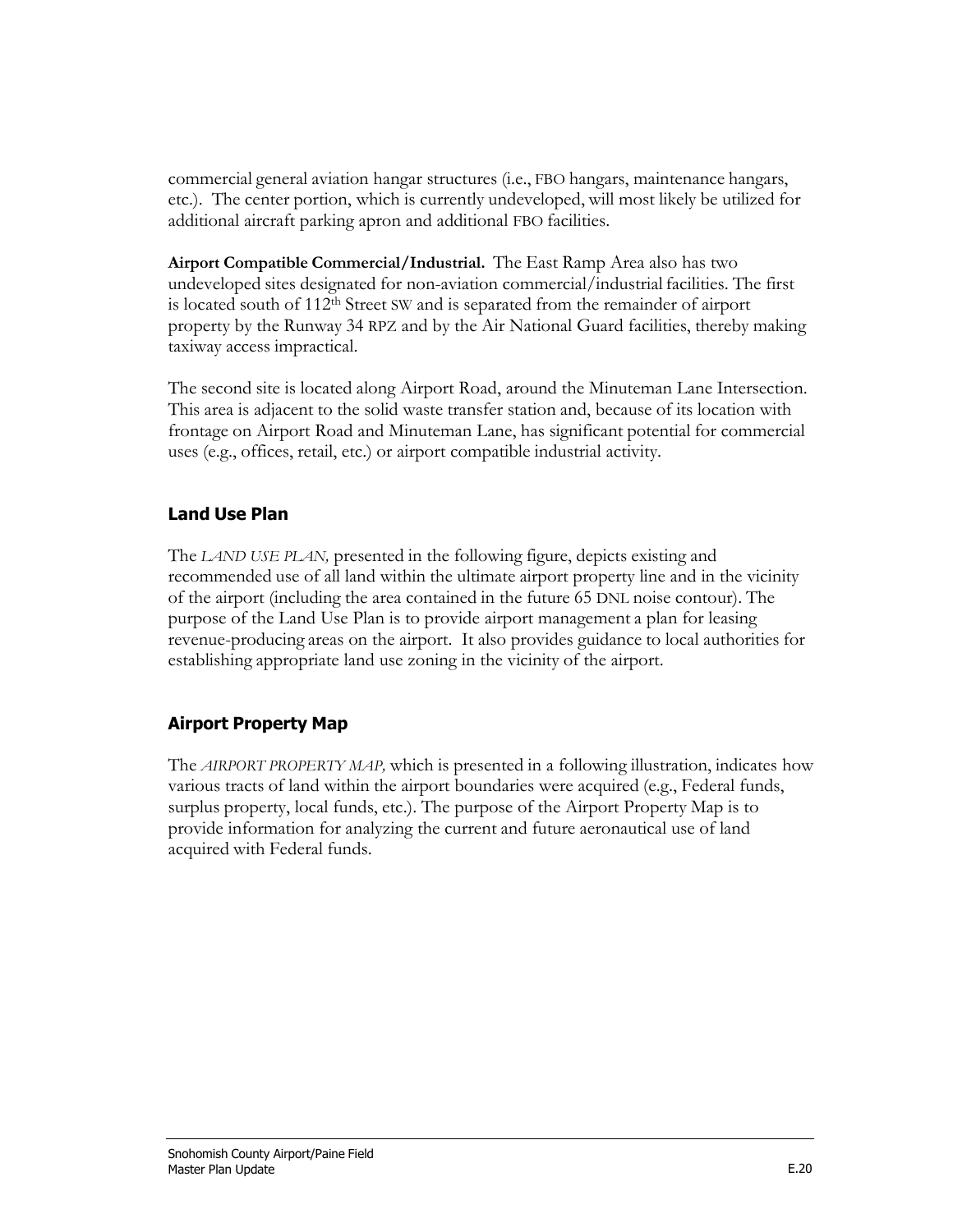[Figure](http://www.painefield.com/DocumentCenter/View/477) E11 [CLICK](http://www.painefield.com/DocumentCenter/View/477) TO VIEW **[Land Use Plan](http://www.painefield.com/DocumentCenter/View/477)** (File Size [Approximately 863](http://www.painefield.com/DocumentCenter/View/477) KB)